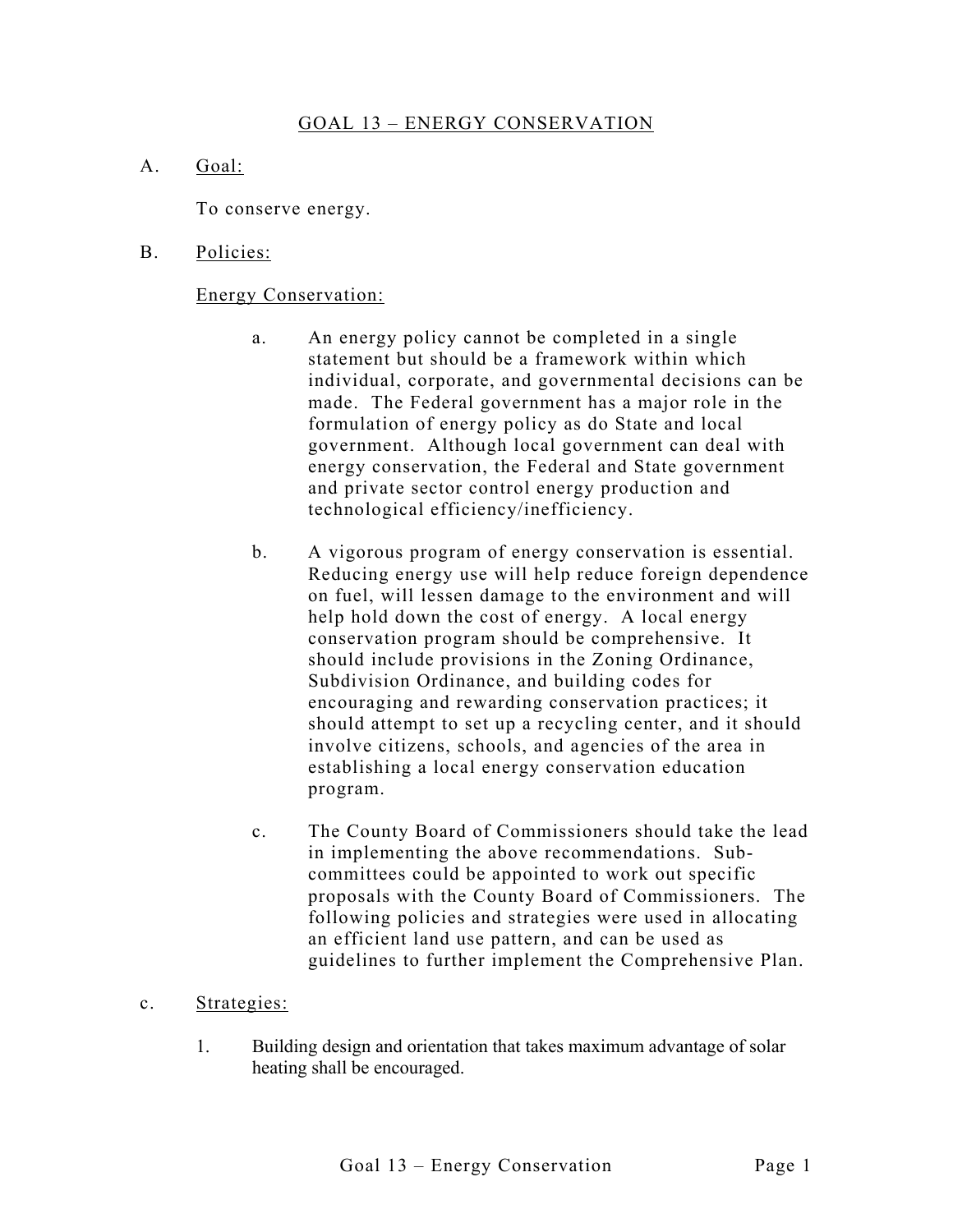- 2. Hood River County and/or private interests shall be encouraged to utilize logging slash, mill waste, and/or other refuse to provide power or space heating for residences and industries, if possible.
- 3. Hood River County shall continue to participate in an energy conservation education program for County residents.
- 4. Public transportation (including school buses), pedestrian, and bicycle transportation shall be encouraged, and the County shall take advantage of multi-modal capabilities and capacities to promote development that is not solely auto/ truck dependent.
- 5. Take note of the following Public Facilities and Services strategy: "The Public Works Department, Planning Department and interested citizens shall study the feasibility of introducing a Countywide source separated recycling program."
- 6. Recycling efforts in the County shall be supported.
- 7. The Comprehensive Plan, Zoning Ordinance, and all other land use plans and ordinances will plan and channel growth rather than continuing haphazard growth patterns. They will also allocate land for housing near employment opportunities, existing utilities, and commercial facilities.
- 8. Encourage greater density more dense, compact development patterns in urban areas to reduce infrastructure needs and miles traveled.
- $^*$  $^*$ 9. Curb low-density urban sprawl.
- 10. Develop housing near job sites.
- 11. Amend the Zoning Ordinance to allow mixed-use and multiple use developments.
- 12. Encourage high-density land uses on major streets and/or intersections.

<span id="page-1-0"></span> <sup>\*</sup> Low-density sprawl consumes more energy, resources, and requires more expenditures by local government than do high-density planned development. From The Costs of Sprawl, April, 1974, Real Estate Research Corporation, pp. 7-25.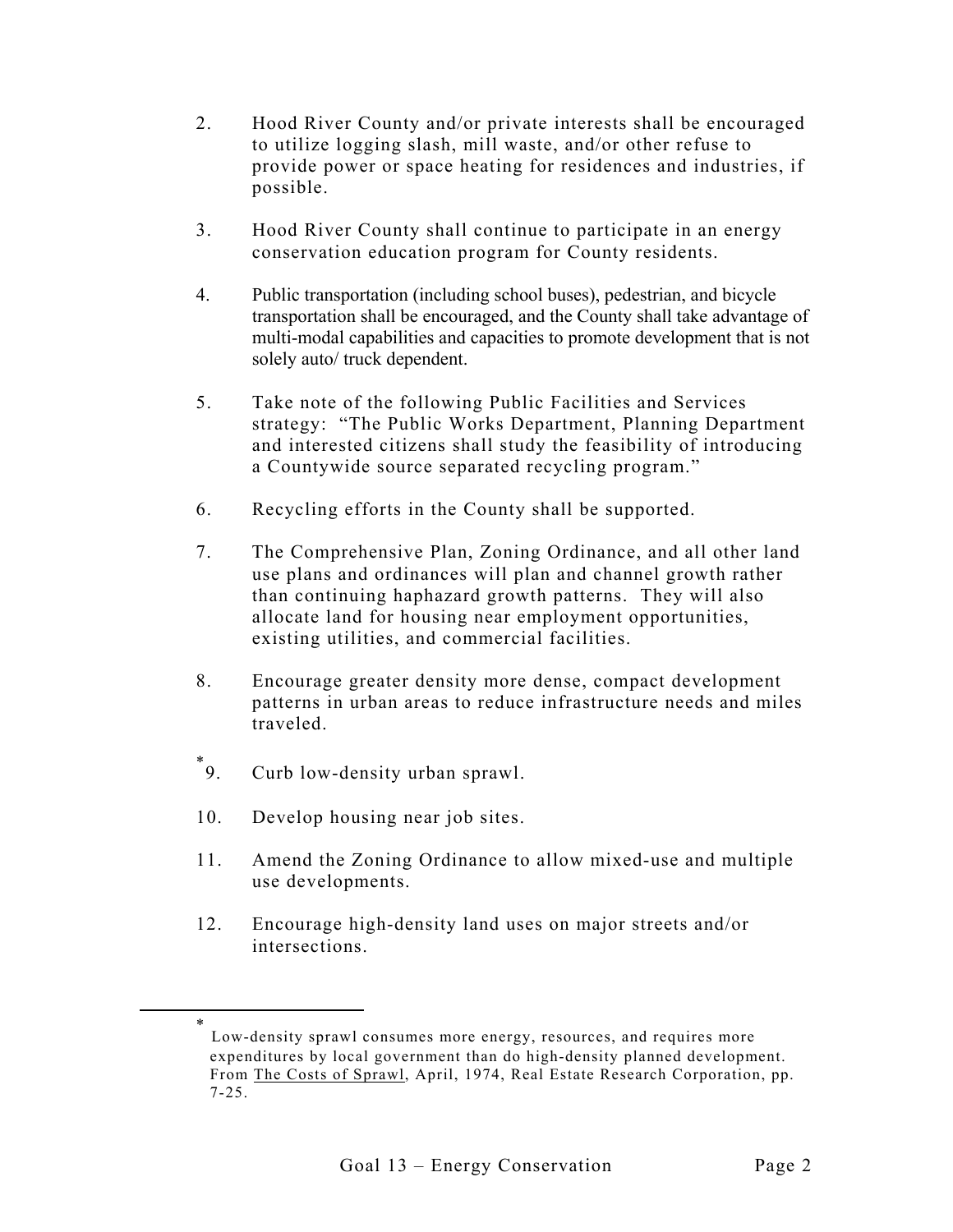- 13. Encourage developments in the fringe areas of the City.
- 14. Create a public facilities development plan whereby close-in fringe areas would receive sewer and water lines before outlying areas.
- 15. Hood River County will encourage residential building techniques which conserve energy or make use of renewable energy resources, such as wood, wind or solar.
- 16. Energy efficient design, siting, construction, and operation of public building should be encouraged.
- 17. Consideration will be given to amending the Subdivision Ordinance to: (a) encourage subdivision lot design that maximizes solar use capabilities; and (b) allow for reduction in minimum lot size when the subdivision design incorporates solar energy techniques.
- 18. Further address the implication of implementing a solar access ordinance or other applicable conservation methods during postacknowledgment, but by December, 1984. At least the following items will be considered: (a) evaluation of the provisions in ORS 213.044 (solar access ordinance; purpose; standards); (b) standards for subdivision lot design that maximizes solar use capabilities; (c) standards to allow reduction in minimum lot sizes when the subdivision design incorporates solar energy techniques (d) standards for "solar rights" (a separate property right like water or mineral) that would allow adequate sunlight to make contact with a dwelling roof a minimum number of hours per day; (e) standards for orientation of new streets, lots and parcels; (f) standards for the placement, height, bulk, and orientation of new buildings; (g) standards for the type and placement of new trees on public street right-of-way and other public properties; (h) standards for planned uses and densities to conserve energy, facilitate the use of solar energy or both; (i) coordination with the State Department of Energy; (j) what energy conservation methods would work the best in Hood River County; and (k) what funding is available to support energy conservation programs at the local level.
- 19. Review and support the Hood River Conservation Project that is being managed by the Pacific Power and Light Company through its Energy Conservation Services Department.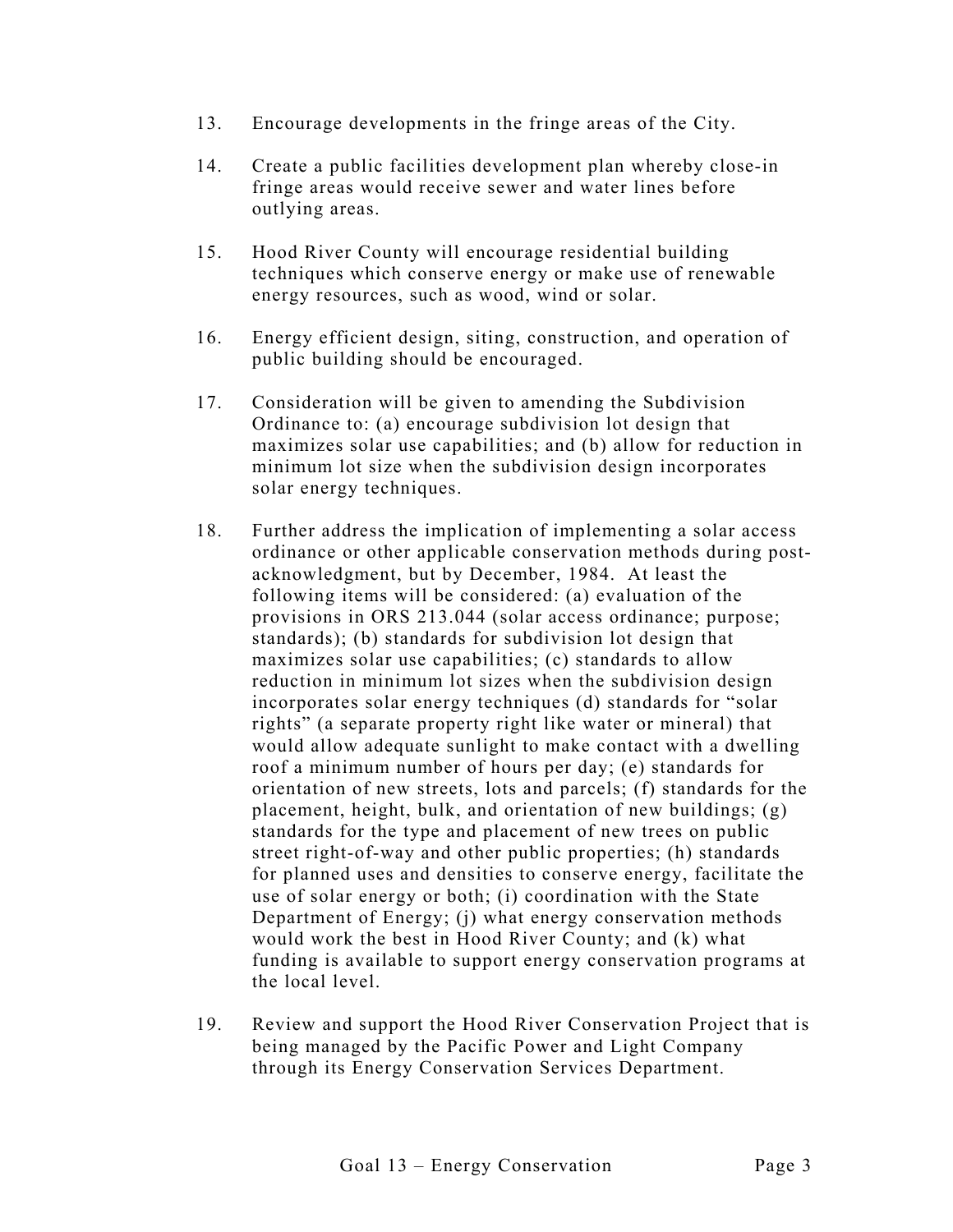- 20. Promote more energy-efficient freight movement by rail and water.
- D. Specific Energy Conservation Strategies:
	- 1. Housing and Residential:
		- a. Amend the Subdivision Ordinance to allow a minimum percentage of duplex or multi-family housing, consistent with the Zoning Ordinance.
		- b. Zoning Ordinances shall allow planned unit development and cluster-designed dwellings.
		- c. The minimum lot size area could be reduced for developments incorporating solar-site design and solarbuilding design techniques.
	- 2. Commercial:
		- a. Allow underground development where suitable.
		- b. Amend the Zoning Ordinance to allow offices in residential areas.
		- c. Encourage clustered commercial areas as opposed to strip development.
		- d. Encourage energy-efficient design, siting, construction and operation of buildings.
	- 3. Industrial:
		- a. Allow moderate-cost housing nearby, reducing transportation time.
		- b. Industry shall have close access to public services, transportation and raw materials.
		- c. Encourage energy-efficient design, siting, construction and operation of buildings.
	- 4. Recreation:
		- a. Park sites shall be located throughout residential areas rather than creating one large "central" park.